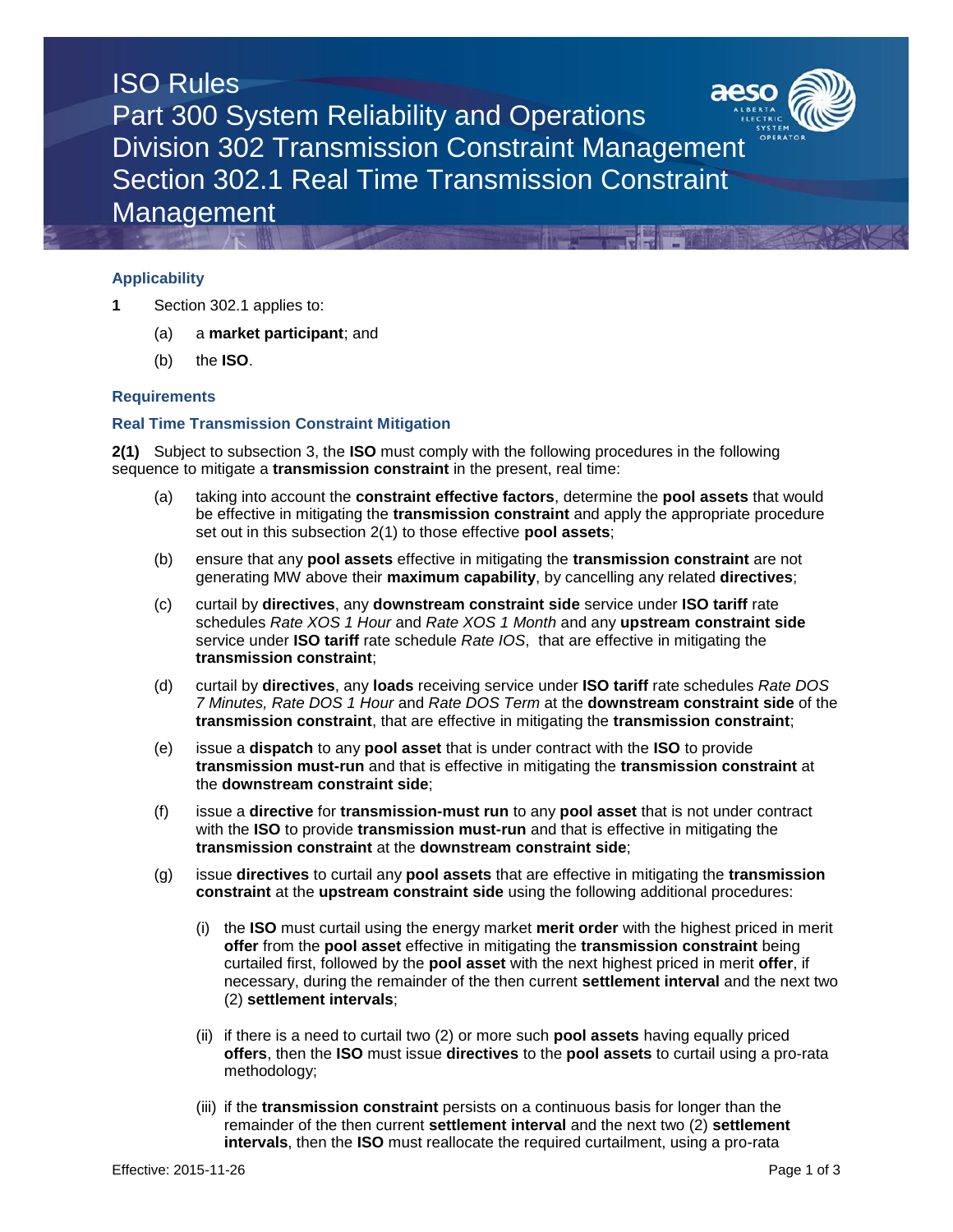## ISO Rules Part 300 System Reliability and Operations Division 302 Transmission Constraint Management Section 302.1 Real Time Transmission Constraint Management

methodology, to all **pool assets** having in merit **offers** that are effective in mitigating the **transmission constraint**; and

- (h) curtail by **directives** any **loads** receiving service under **ISO tariff** rate schedule *Rate DTS* at the **downstream constraint side** of the **transmission constraint**, if so required by the **reliability** criteria*,* using the following procedures:
	- (i) the **ISO** must allocate the **load** curtailment using the energy market **merit order** with the lowest priced effective **bid** being curtailed first, followed by the next lowest priced effective **bid**, if necessary;
	- (ii) if there is a need to curtail **loads** with equal price **bids,** or there are no **bids** remaining, then the **ISO** must curtail using a pro-rata methodology.

**(2)** The **ISO** must comply with the following procedures in order to restore the energy balance to the **interconnected electric system**:

- (a) where the procedures set out in subsection 2(1)(e) or (f) are used, issue **dispatches** for **dispatch down service** in accordance with section 204.2 of the **ISO rules**, *Issuing Dispatches for Dispatch Down Service*;
- (b) except where the procedures set out in subsection  $2(1)(e)$  and (f) are used:
	- (i) in circumstances where the **ISO** has notice of a **transmission constraint** that is anticipated to be of a significant duration and magnitude, as determined by the **ISO**  acting reasonably, issue a **dispatch** to any **pool asset** that is effective in restoring the energy balance to the **interconnected electric system** and that is under contract with the **ISO** to provide **transmission must-run** in accordance with section 205.8 of the **ISO rules** – *Transmission Must-Run* and section 301.2 of the **ISO rules** – *ISO Directives,* and issue dispatches for **dispatch down service** in accordance with section 204.2 of the **ISO rules** – *Issuing Dispatches for Dispatch Down Service*;
	- (ii) in all other circumstances, or where necessary to supplement the volume **dispatched** for **transmission must-run** in subsection 2(2)(b)(i), issue **dispatches** for **transmission constraint rebalancing**, in accordance with the energy market **merit order**, and make payment to a **pool participant** with a **source asset** that has provided energy for **transmission constraint rebalancing** in accordance with subsection 7(1) of section 103.4 the **ISO rules**.

**(3)** With regard to any of the procedures set out in subsection 2(1) that involve **pool asset** or **load** curtailment, if the **pool asset** or **load** is supplying both **ancillary services** and energy production, then the **ISO** must first curtail **ancillary services** before energy production.

**(4)** When a **transmission constraint** has activated or is expected by the **ISO** to activate a **remedial action scheme,** then after the **ISO** has ensured that the **interconnected electric system** is operating in a safe and reliable mode, the **ISO** must recommence the procedural sequence set out in subsection 2(1) to manage the **transmission constraint**.

## **Additional Real Time Constraint Management Procedures**

**3** As the circumstances may warrant, the **ISO** may take into account the following alternative or complementary procedures to mitigate any present, real time **transmission constraint**:

(a) if the result of following the procedures set out in subsection  $2(1)(g)(i)$  will be to curtail any **pool asset** below its **minimum stable generation** level but the **ISO** expects the **transmission constraint** to last only a short duration, then the **ISO** by **directive** may curtail